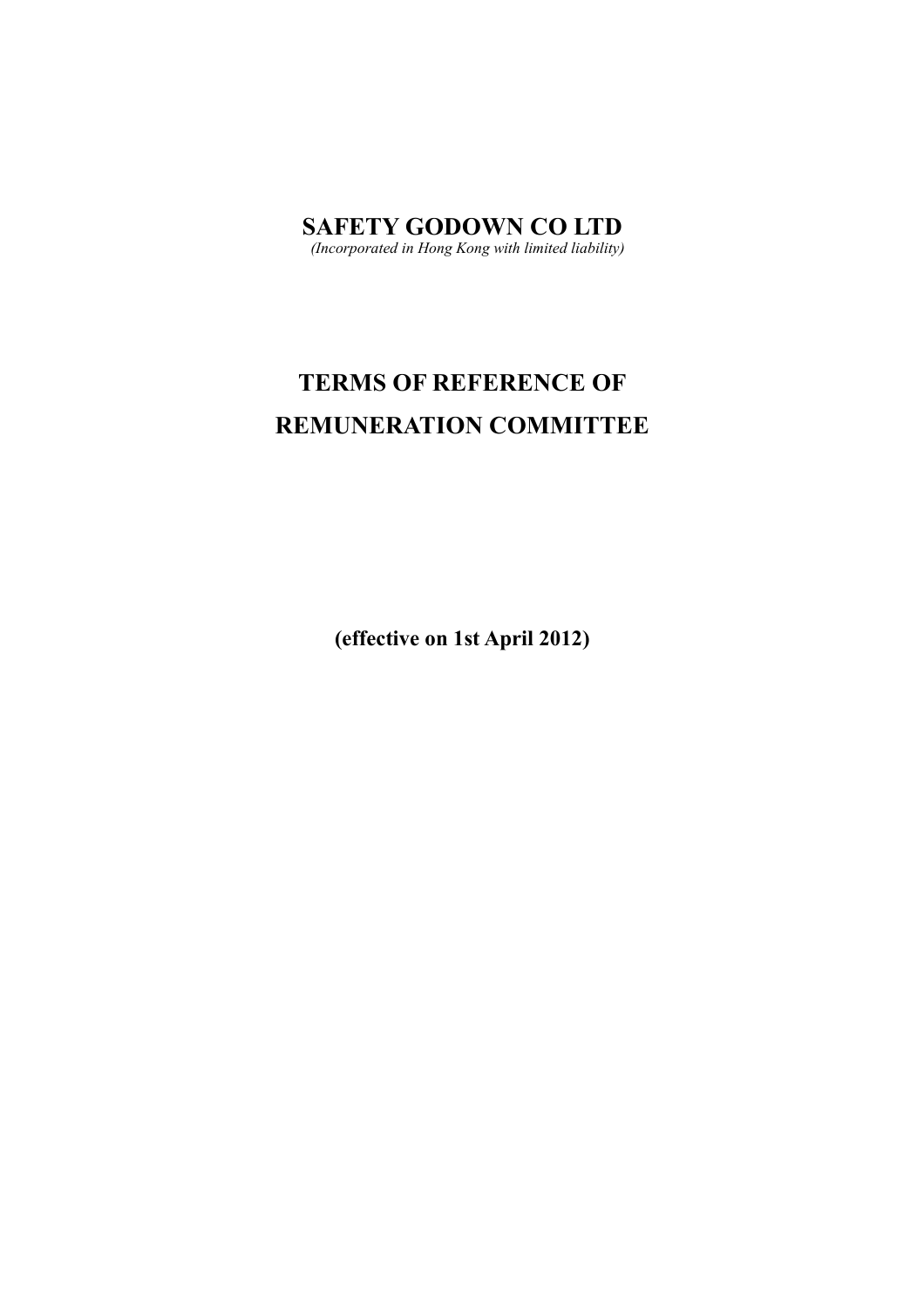## **SAFETY GODOWN CO LTD Terms of Reference of Remuneration Committee (effective on 1st April 2012)**

## *Formation*

The Remuneration Committee ("the Committee") was established pursuant to a resolution passed by the board of directors of SAFETY GODOWN CO LTD ("the Company") at its meeting held on 23 April 2004.

## *Composition and Quorum*

The Committee members shall be appointed by the board of directors of the Company amongst the directors of the Company. A majority of the Committee members should be independent non-executive directors.

Members : The Committee shall consist of not less than 3 members

Quorum : 2

The chairman of the Committee should be an independent non-executive director.

The meetings and proceedings are governed by the provisions contained in the articles of association of the Company for regulating meetings and proceedings of Directors.

#### *Authority*

- 1. The Committee is authorised by the board to investigate any activity within its terms of reference. It is authorised to seek any information it requires from any employee and all employees are directed to co-operate with any request within the terms of reference made by the Committee.
- 2. The Committee is authorised by the board to obtain outside legal or other independent professional advice and to secure the attendance of outsiders with relevant experience and expertise if it considers this necessary.

#### *Duties*

The duties of the Committee shall be: $-$ 

- 1. To make recommendations to the board on the Company's policy and structure for all directors' and senior management remuneration and on the establishment of a formal and transparent procedure for developing remuneration policy.
- 2. To review and approve the management's remuneration proposals with reference to the board's corporate goals and objectives.